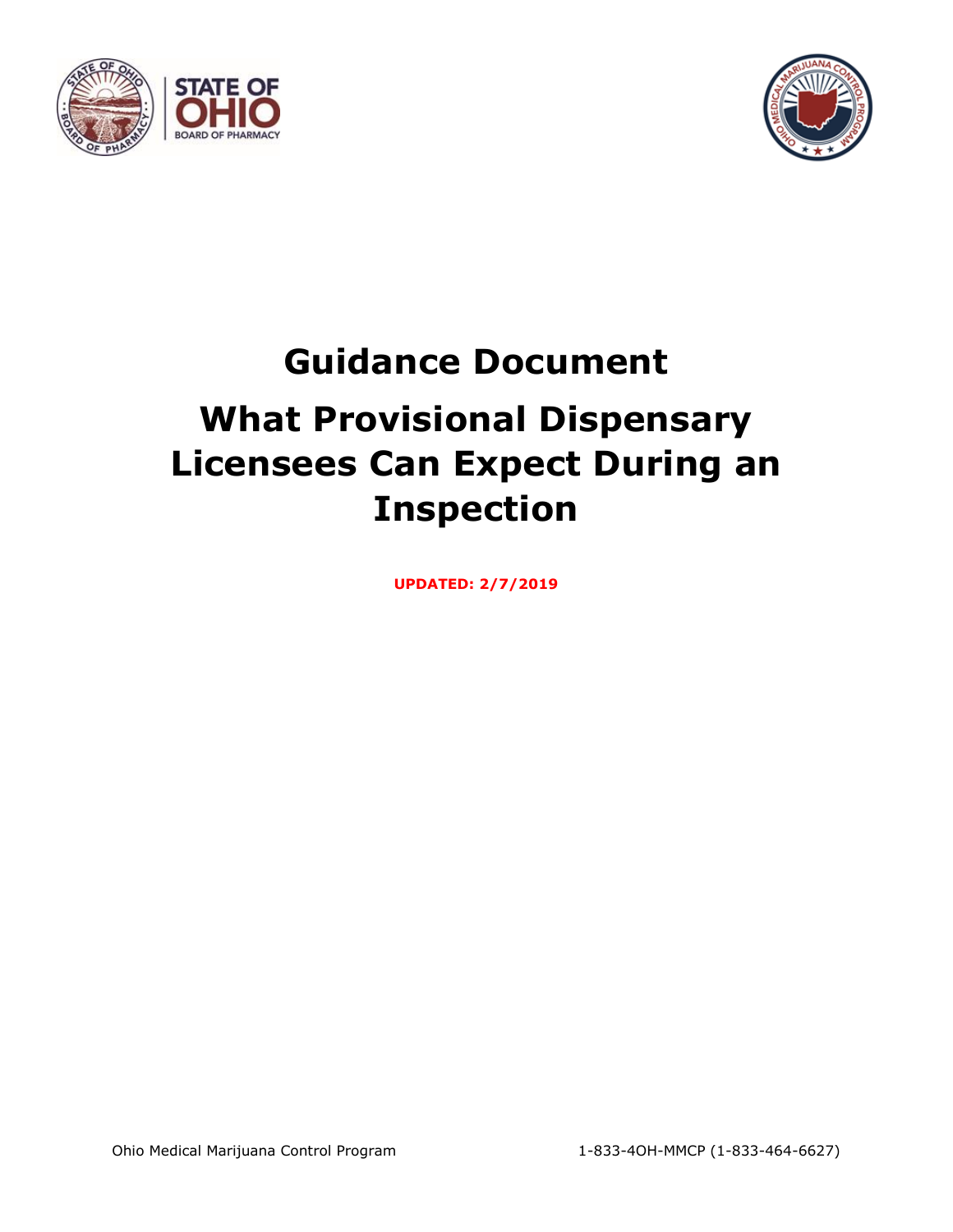



#### **Ohio Medical Marijuana Control Program What Provisional Dispensary Licensees Can Expect During an Inspection**

## **Table of Contents**

| <b>A.</b> |  |
|-----------|--|
| <b>B.</b> |  |
|           |  |
|           |  |
|           |  |
|           |  |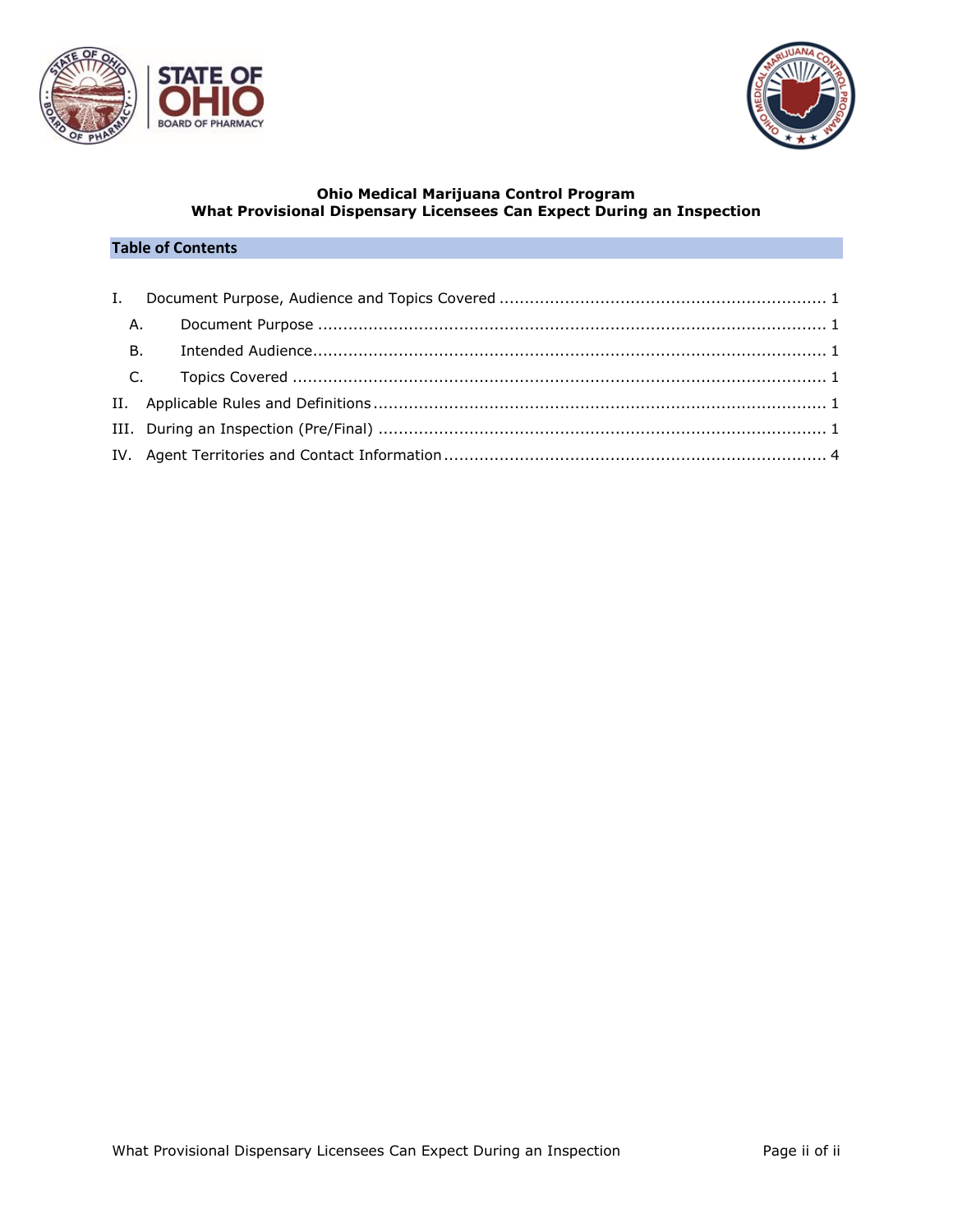



### <span id="page-2-1"></span><span id="page-2-0"></span>**I. Document Purpose, Audience and Topics Covered**

#### A. Document Purpose

This reference document is designed to provide an overview to Provisional Dispensary Licensees (PDLs) regarding what to expect during both Pre-inspections and Final inspections. Its objectives are to:

- Provide guidance to PDLs—though not all inclusive;
- Clarify compliance requirements for the award of a certificate of operation;
- Ensure accurate representation of application responses and approved variances.

#### B. Intended Audience

<span id="page-2-2"></span>The intended audience for this document includes individuals employed by or acting on behalf of a PDL.

#### C. Topics Covered

<span id="page-2-3"></span>The topics covered in this guidance document include:

- When to schedule pre-inspections and final inspections
- What PDLs can expect during an inspection

#### <span id="page-2-4"></span>**II. Applicable Rules and Definitions**

PDLs are advised to review and understand Division 3796:6 of the Ohio Administrative Code, which includes the following Chapters:

| Definitions | Chapter 3796:6-1 |
|-------------|------------------|
| Licensing   | Chapter 3796:6-2 |
| Operations  | Chapter 3796:6-3 |
| Enforcement | Chapter 3796:6-4 |
| Fees        | Chapter 3796:6-5 |

PDLs are also advised to understand [Division 3796:8](http://codes.ohio.gov/oac/3796%3A8) of the Ohio Administrative Code, which sets forth the products that may be accepted from cultivators and processors.

#### <span id="page-2-5"></span>**III. During an Inspection (Pre/Final)**

Pre-inspections should only be requested once the PDL can demonstrate adherence to what was submitted in its dispensary application. Prior to scheduling a pre-inspection, dispensaries need to complete compliance tasks assigned by State Board of Pharmacy personnel and consider the status of the following requirements:

- 1. Designated representative is selected, licensed and identified in eLicense;
- 2. Marketing and advertising materials, training materials, labels, logos and DBAs have been submitted for review and approved;
- 3. All structural and time variances have been submitted and reached resolution;
- 4. Surety bond is filed and a copy is on file with the Board;
- 5. Registration with the Ohio Business Gateway is completed and PDL is registered for employer withholding as well as sales tax;
- 6. Foundational training for all requisite staff is completed;
- 7. METRC system preparedness (including online training) is completed; and
- 8. Prepared to complete point-of-sale testing during pre-inspection.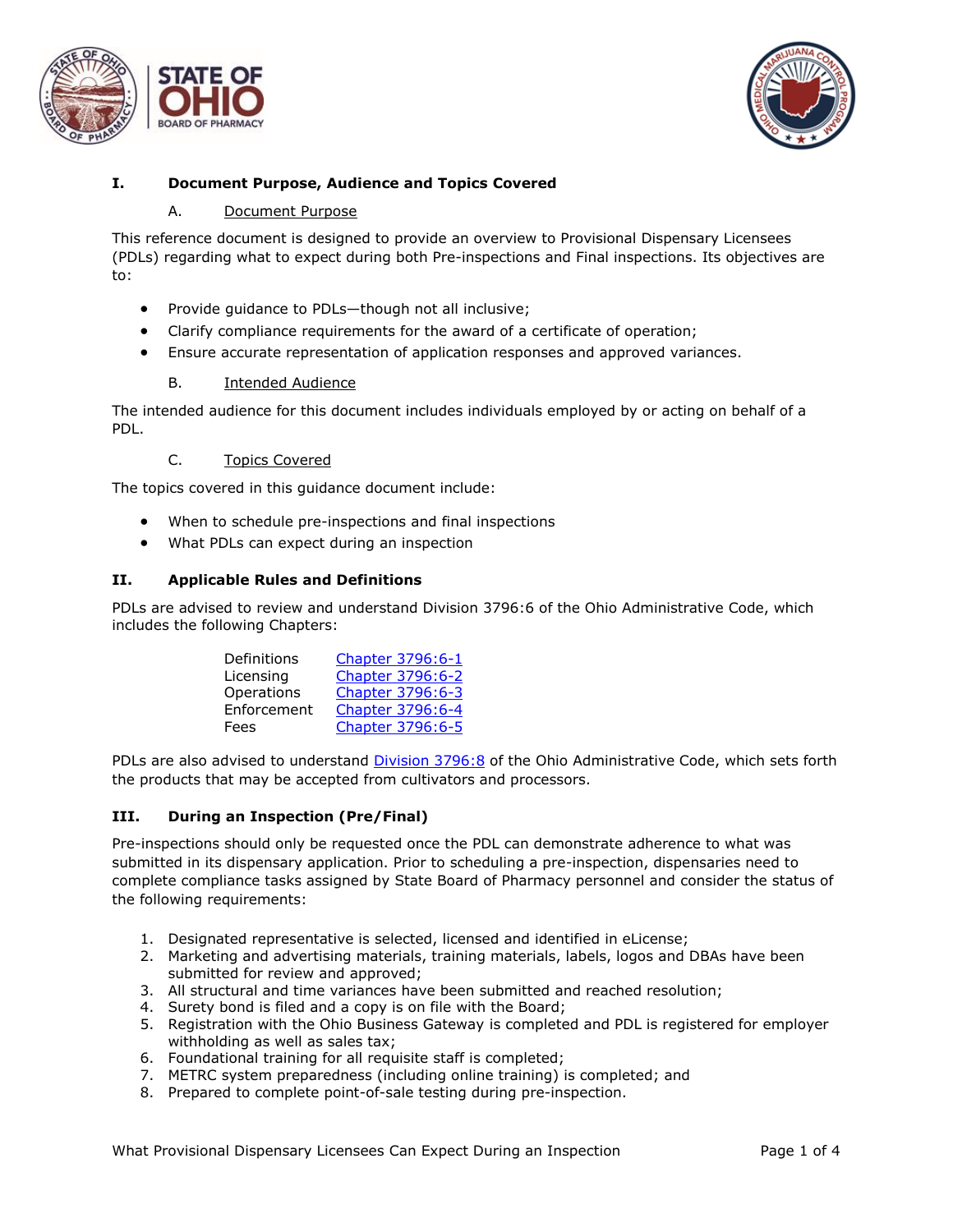



A pre-inspection is intended to identify outstanding issues, the remediation of which may serve as evidence of compliance with applicable statutes and rules. A pre-inspection can be scheduled but will not be executed without completing all the above-referenced tasks. A final inspection will not be scheduled without evidence of compliance with the applicable statutes and rules.

For a PDL to be prepared for METRC / OARRS point-of-sale (POS) testing (or "end-to-end testing"), the following needs to occur:

- 1. Designated Representative and POS vendor review the Data Submitter Guide available on the Licensee Resources Page;
- 2. Designated Representative completes online METRC and Appriss training;
- 3. Designated Representative contacts METRC helpdesk to get credentials issued for METRC production environment;
- 4. Designated Representative generates and provides provisional dispensary API to their chosen POS vendor;
- 5. PDL establishes supporting data (Room Setup);
- 6. PDL creates a PMP Clearinghouse account (APPRISS);
- 7. PDL or POS vendor can add sFTP access to PMP clearinghouse account and configures sFTP submission destination.

During end-to-end testing, a PDL must confirm:

- 1. Test package is received and accepted by the PDL;
- 2. POS retrieves package data from METRC;
- 3. PDL transfers the package to established room;
- 4. PDL confirms that that the POS can identify the METRC Product ID from the test package;
- 5. Test Patient data is manually entered into the POS for the transaction;
- 6. Test DEA number for Dispensary & CTR Physician entered in POS (use DEA number OH1111119 for test purposes only);
- 7. PDL posts sale of test Item to METRC via POS and prints sales receipt;
- 8. POS transmits transaction data to PMP Clearinghouse or DR undertakes manual submission process; and
- 9. PDL verifies the sale with adjustment to the test package inventory in METRC.

Upon successful completion of the end-to-end testing, a PDL must:

- 1. Discontinue test data in METRC (Rooms);
- 2. PDL adjusts the test package to zero with a "State Ordered Destruction" reason;
- 3. PDL finishes the package;
- 4. PDL runs initial End of Day Report;
- 5. PDL voids the sale in POS;and
- 6. PDL runs revised End of Day Report.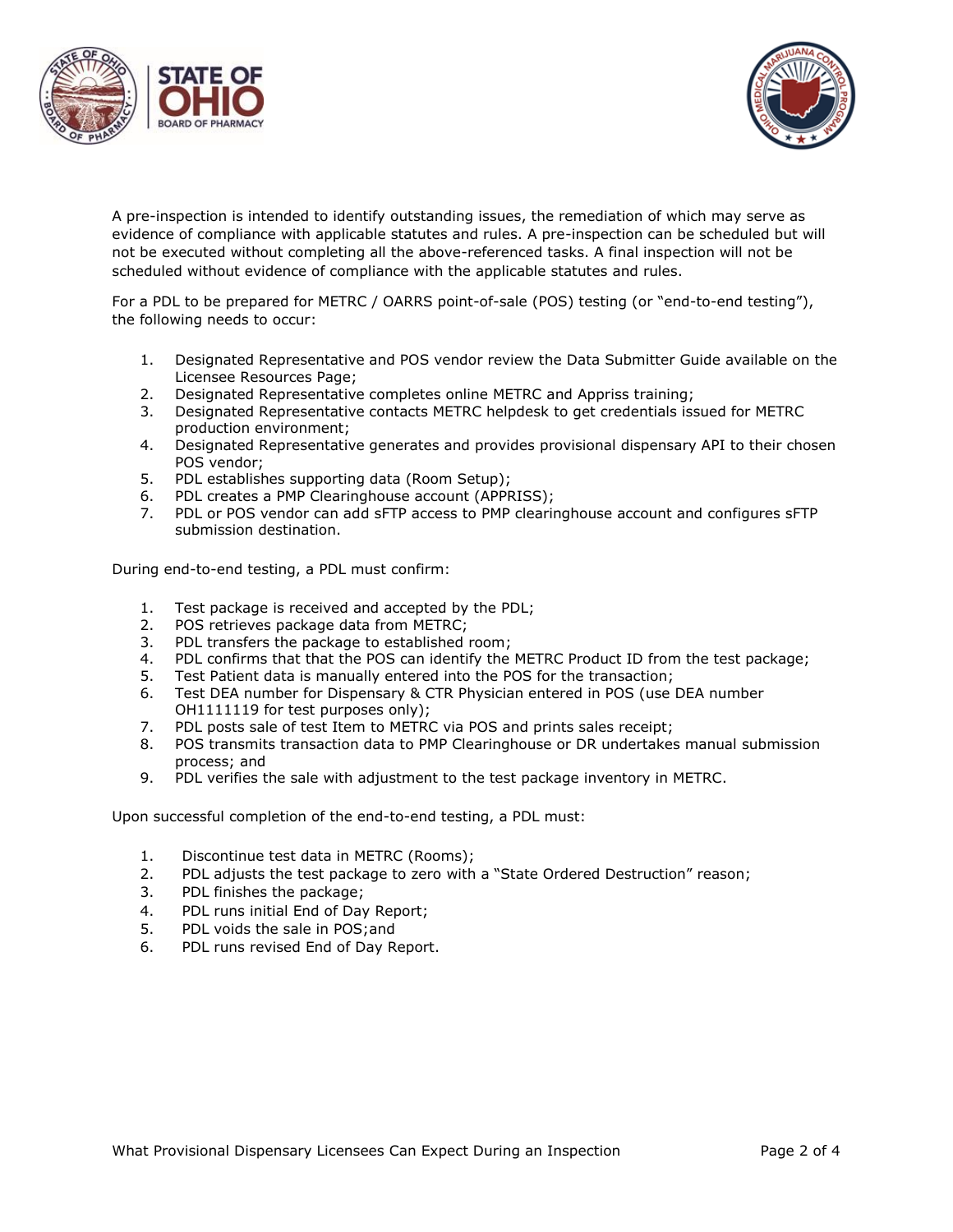



Additional items to be reviewed / tested during inspections include:

- External signage compliance
- Landscaping compliance
- External trash security
- Security lighting
- Vault compliance
- Delivery / Receiving protocol
- Destruction area
- Security of doors and locks
- Authorized access to facility protocol
- Access logs and protocol (e.g. who has alarm code(s) and key)
- Video surveillance and alarm systems
- Internal signage (e.g. Do Not Enter, Edible Marijuana Warning placard, and MMCP Helpline)
- Temperature controlled spaces and cleanliness
- Opaque, non-identifiable bags
- Recordkeeping
- Employee Training Records
- Positive ID

After receiving notice of a satisfactory final inspection from the State of Ohio Board of Pharmacy, the PDL is required to remit payment of the two-year certificate of operation fee before the PDL's certificate of operation will be activated.

A dispensary may begin receiving and dispensing medical marijuana only after receipt of a medical marijuana dispensary certificate of operation issued by the State of Ohio Board of Pharmacy. **A Dispensary does not have an active Certificate of Operation until notified in writing by the State of Ohio Board of Pharmacy's Licensing Department.** Although payment has been submitted, and the license tile may show "Active" when logged into the eLicense.ohio.gov account, this does NOT mean that the Certificate of Operation has been issued. When the Certificate of Operation is issued, the Primary Contact and Designated Representative will be notified by e-mail, with the Certificate of Operation attached.